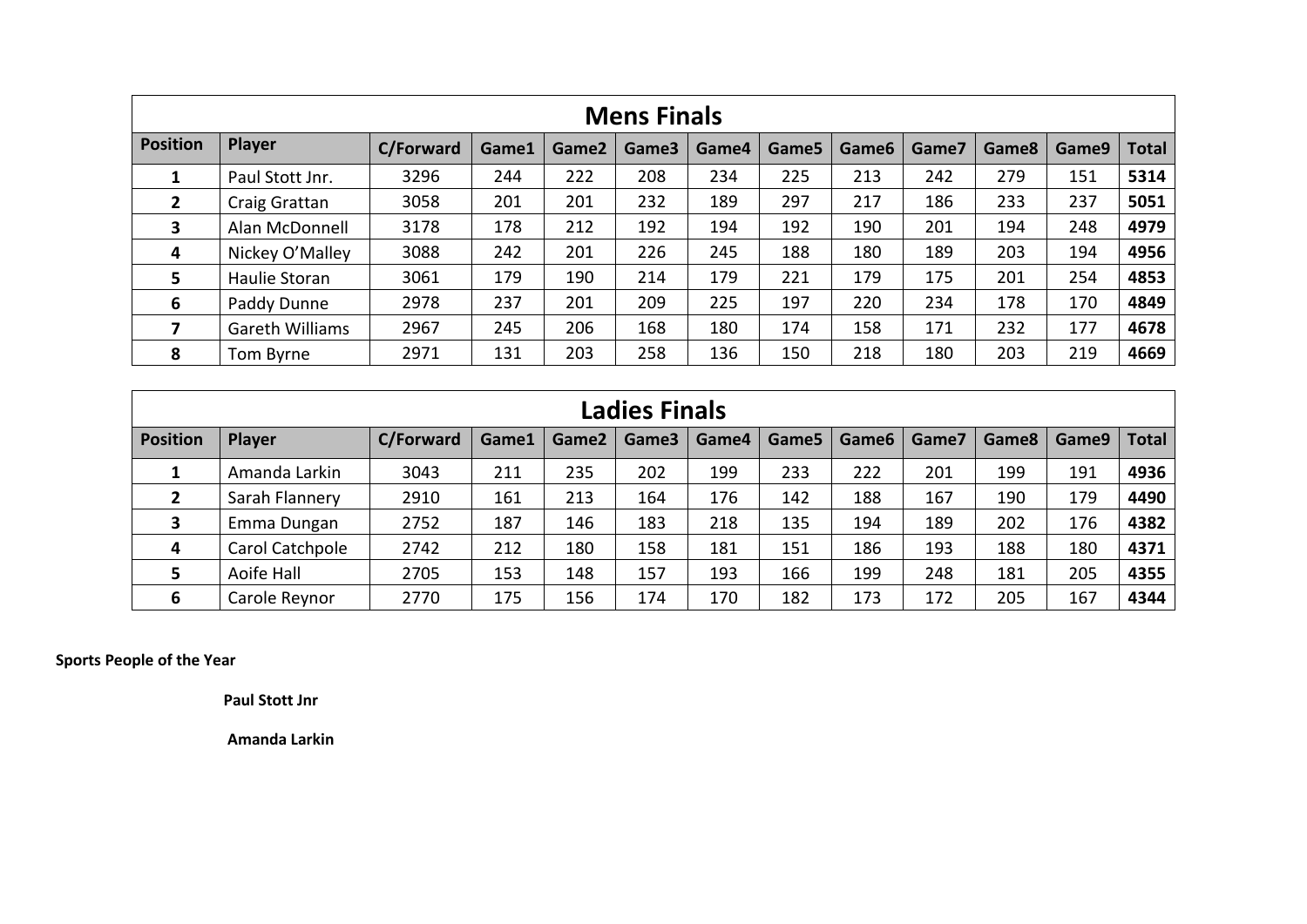| <b>All Events Ladies</b> |                                                                                                                               |      |      |                |      |      |      |                |      |      |              |                |      |      |      |      |        |               |
|--------------------------|-------------------------------------------------------------------------------------------------------------------------------|------|------|----------------|------|------|------|----------------|------|------|--------------|----------------|------|------|------|------|--------|---------------|
|                          |                                                                                                                               |      |      | <b>Singles</b> |      |      |      | <b>Doubles</b> |      |      | <b>Trios</b> |                |      |      | Team |      |        |               |
| <b>Position</b>          | Name                                                                                                                          | Game | Game | Game           | Game | Game | Game | Game           | Game | Game | Game         | Game           | Game | Game | Game | Game | Avge.  | <b>Series</b> |
|                          |                                                                                                                               | 1    |      | 3              | 4    | 5    |      | $\mathbf{2}$   | З    | 4    |              | $\overline{2}$ | 3    | 1    | 2    | 3    |        |               |
| 1                        | Amanda Larkin                                                                                                                 | 242  | 173  | 247            | 179  | 189  | 202  | 223            | 182  | 206  | 214          | 192            | 201  | 214  | 203  | 176  | 202.87 | 3043          |
| $\mathbf{2}$             | <b>Sarah Flannery</b>                                                                                                         | 193  | 161  | 204            | 210  | 198  | 168  | 189            | 187  | 176  | 222          | 209            | 264  | 180  | 158  | 191  | 194.00 | 2910          |
| 3                        | 226<br>200<br>155<br>156<br>195<br>201<br>190<br>156<br>151<br>242<br>176<br>189<br>198<br>186<br><b>Carole Reynor</b><br>149 |      |      |                |      |      |      |                |      |      | 184.67       | 2770           |      |      |      |      |        |               |
| 4                        | <b>Emma Dungan</b>                                                                                                            | 217  | 182  | 160            | 227  | 162  | 193  | 266            | 159  | 185  | 127          | 171            | 194  | 191  | 159  | 159  | 183.47 | 2752          |
| 5.                       | <b>Carol Catchpole</b>                                                                                                        | 140  | 214  | 146            | 181  | 216  | 192  | 172            | 195  | 173  | 143          | 212            | 188  | 179  | 233  | 158  | 182.80 | 2742          |
| 6                        | <b>Aoife Hall</b>                                                                                                             | 180  | 218  | 172            | 182  | 143  | 160  | 199            | 182  | 193  | 154          | 203            | 158  | 208  | 180  | 173  | 180.33 | 2705          |
| $\overline{ }$           | Dymphna Kestell                                                                                                               | 230  | 184  | 144            | 192  | 144  | 189  | 137            | 172  | 169  | 172          | 221            | 222  | 154  | 147  | 223  | 180.00 | 2700          |
| 8                        | <b>Pat Holmes</b>                                                                                                             | 192  | 180  | 192            | 153  | 203  | 196  | 161            | 141  | 180  | 180          | 181            | 162  | 131  | 166  | 156  | 171.60 | 2574          |
| 9                        | <b>Kathleen Lyons</b>                                                                                                         | 156  | 179  | 156            | 203  | 135  | 151  | 172            | 158  | 148  | 178          | 204            | 155  | 184  | 180  | 136  | 166.33 | 2495          |
| 10                       | <b>Yvonne Randell</b>                                                                                                         | 201  | 213  | 147            | 146  | 143  | 176  | 160            | 178  | 167  | 191          | 158            | 164  | 155  | 134  | 143  | 165.07 | 2476          |
| 11                       | <b>Ros O'Reilly</b>                                                                                                           | 160  | 165  | 136            | 149  | 181  | 153  | 168            | 154  | 176  | 163          | 181            | 148  | 149  | 167  | 191  | 162.73 | 2441          |
| 12                       | <b>Elaine Lalor</b>                                                                                                           | 155  | 192  | 188            | 158  | 147  | 154  | 137            | 174  | 127  | 135          | 186            | 155  | 153  | 171  | 164  | 159.73 | 2396          |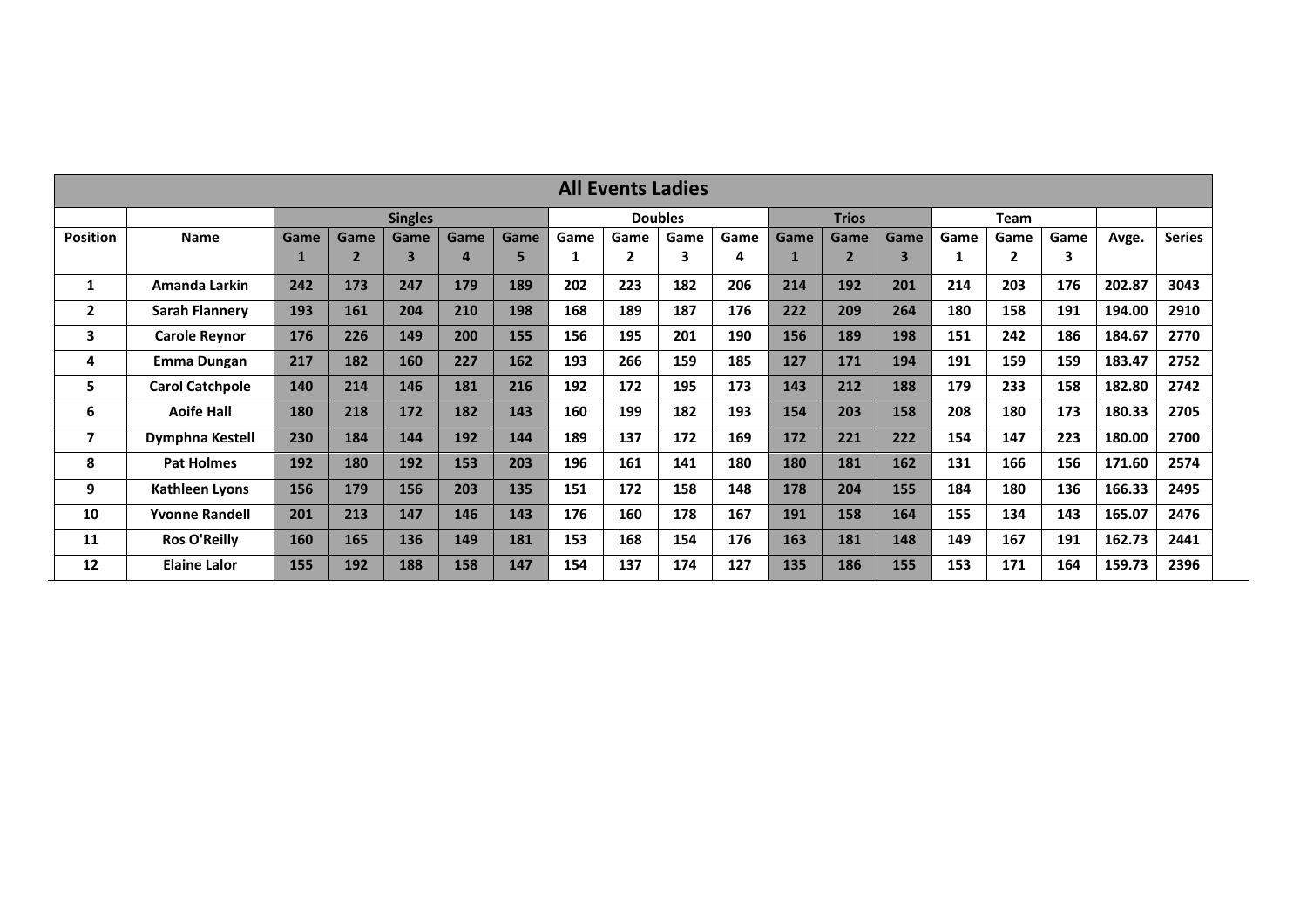## **All Events Men**

|                         |                        |      |                | <b>Singles</b>          |                |      |              |                | <b>Doubles</b>          |                |              | <b>Trios</b>   |                         |              | <b>Team</b>    |      |                |               |
|-------------------------|------------------------|------|----------------|-------------------------|----------------|------|--------------|----------------|-------------------------|----------------|--------------|----------------|-------------------------|--------------|----------------|------|----------------|---------------|
| <b>Position</b>         | <b>Name</b>            | Game | Game           | Game                    | Game           | Game | Game         | Game           | Game                    | Game           | Game         | Game           | Game                    | Game         | Game           | Game | <b>Average</b> | <b>Series</b> |
|                         |                        | 1    | $\overline{2}$ | $\overline{\mathbf{3}}$ | $\overline{a}$ | 5    | $\mathbf{1}$ | $\overline{2}$ | $\overline{\mathbf{3}}$ | $\overline{a}$ | $\mathbf{1}$ | $\overline{2}$ | $\overline{\mathbf{3}}$ | $\mathbf{1}$ | $\overline{2}$ | 3    |                |               |
| $\mathbf{1}$            | Paul Stott Jnr.        | 171  | 190            | 235                     | 286            | 164  | 228          | 238            | 258                     | 201            | 215          | 225            | 237                     | 215          | 179            | 254  | 219.73         | 3296          |
| $\overline{2}$          | <b>Alan McDonnell</b>  | 182  | 206            | 196                     | 207            | 240  | 219          | 269            | 184                     | 216            | 217          | 189            | 275                     | 171          | 219            | 188  | 211.87         | 3178          |
| 3                       | Nickey O'Malley        | 204  | 231            | 204                     | 176            | 213  | 198          | 200            | 162                     | 227            | 254          | 199            | 222                     | 203          | 191            | 204  | 205.87         | 3088          |
| 4                       | <b>Haulie Storan</b>   | 177  | 180            | 198                     | 257            | 215  | 234          | 221            | 214                     | 213            | 187          | 233            | 202                     | 194          | 159            | 177  | 204.07         | 3061          |
| 5                       | <b>Craig Grattan</b>   | 214  | 166            | 221                     | 190            | 225  | 190          | 200            | 192                     | 191            | 226          | 199            | 189                     | 215          | 243            | 197  | 203.87         | 3058          |
| 6                       | <b>Paddy Dunne</b>     | 182  | 173            | 212                     | 172            | 220  | 234          | 191            | 182                     | 182            | 141          | 227            | 243                     | 231          | 203            | 185  | 198.53         | 2978          |
| $\overline{\mathbf{z}}$ | <b>Tom Byrne</b>       | 245  | 138            | 204                     | 213            | 216  | 170          | 206            | 206                     | 198            | 163          | 200            | 192                     | 184          | 201            | 235  | 198.07         | 2971          |
| 8                       | <b>Gareth Williams</b> | 200  | 211            | 173                     | 202            | 203  | 191          | 200            | 151                     | 211            | 244          | 150            | 215                     | 195          | 199            | 222  | 197.80         | 2967          |
| 9                       | <b>Jason Byrnes</b>    | 188  | 187            | 197                     | 151            | 202  | 175          | 184            | 212                     | 147            | 236          | 268            | 200                     | 185          | 209            | 225  | 197.73         | 2966          |
| 10                      | <b>Sean McDonnell</b>  | 217  | 226            | 159                     | 172            | 196  | 179          | 212            | 166                     | 247            | 168          | 234            | 179                     | 199          | 183            | 193  | 195.33         | 2930          |
| 11                      | <b>John Wilson</b>     | 176  | 215            | 194                     | 180            | 203  | 188          | 200            | 167                     | 214            | 173          | 215            | 227                     | 165          | 194            | 202  | 194.20         | 2913          |
| 12                      | <b>Dave English</b>    | 184  | 172            | 203                     | 215            | 224  | 213          | 192            | 222                     | 186            | 191          | 175            | 210                     | 168          | 169            | 175  | 193.27         | 2899          |
| 13                      | <b>Paul Chandler</b>   | 161  | 213            | 277                     | 179            | 165  | 182          | 222            | 192                     | 206            | 162          | 159            | 200                     | 191          | 161            | 182  | 190.13         | 2852          |
| 14                      | <b>Martin Ryan</b>     | 179  | 202            | 224                     | 165            | 182  | 208          | 234            | 161                     | 139            | 199          | 176            | 172                     | 169          | 203            | 203  | 187.73         | 2816          |
| 15                      | <b>Karl Doherty</b>    | 180  | 190            | 162                     | 187            | 157  | 175          | 139            | 248                     | 157            | 169          | 207            | 154                     | 236          | 215            | 174  | 183.33         | 2750          |
| 16                      | <b>Christy Scully</b>  | 195  | 200            | 157                     | 167            | 177  | 202          | 166            | 208                     | 170            | 164          | 180            | 174                     | 167          | 212            | 181  | 181.33         | 2720          |
| 17                      | <b>Paddy Gibbons</b>   | 179  | 150            | 223                     | 213            | 216  | 191          | 151            | 213                     | 226            | 157          | 149            | 154                     | 181          | 161            | 153  | 181.13         | 2717          |
| 18                      | <b>Ciaran Mullally</b> | 197  | 189            | 179                     | 146            | 165  | 208          | 182            | 158                     | 162            | 161          | 170            | 184                     | 196          | 169            | 152  | 174.53         | 2618          |
| 19                      | <b>David Keogh</b>     | 135  | 202            | 159                     | 223            | 157  | 206          | 149            | 163                     | 189            | 201          | 198            | 178                     |              |                |      | 180.00         | 2160          |
| 20                      | <b>Gavin Fox</b>       |      |                |                         |                |      | 212          | 213            | 222                     | 178            | 169          | 226            | 181                     | 193          | 179            | 189  | 196.20         | 1962          |
| 21                      | <b>David Noonan</b>    | 201  | 153            | 150                     | 219            | 190  | 197          | 215            | 192                     | 160            |              |                |                         |              |                |      | 186.33         | 1677          |
| 22                      | <b>Ray Byrne</b>       |      |                |                         |                |      | 202          | 234            | 257                     | 180            | 178          | 142            | 179                     |              |                |      | 196.00         | 1372          |
| 23                      | <b>Gareth Shannon</b>  |      |                |                         |                |      |              |                |                         |                | 143          | 199            | 215                     | 264          | 192            | 199  | 202.00         | 1212          |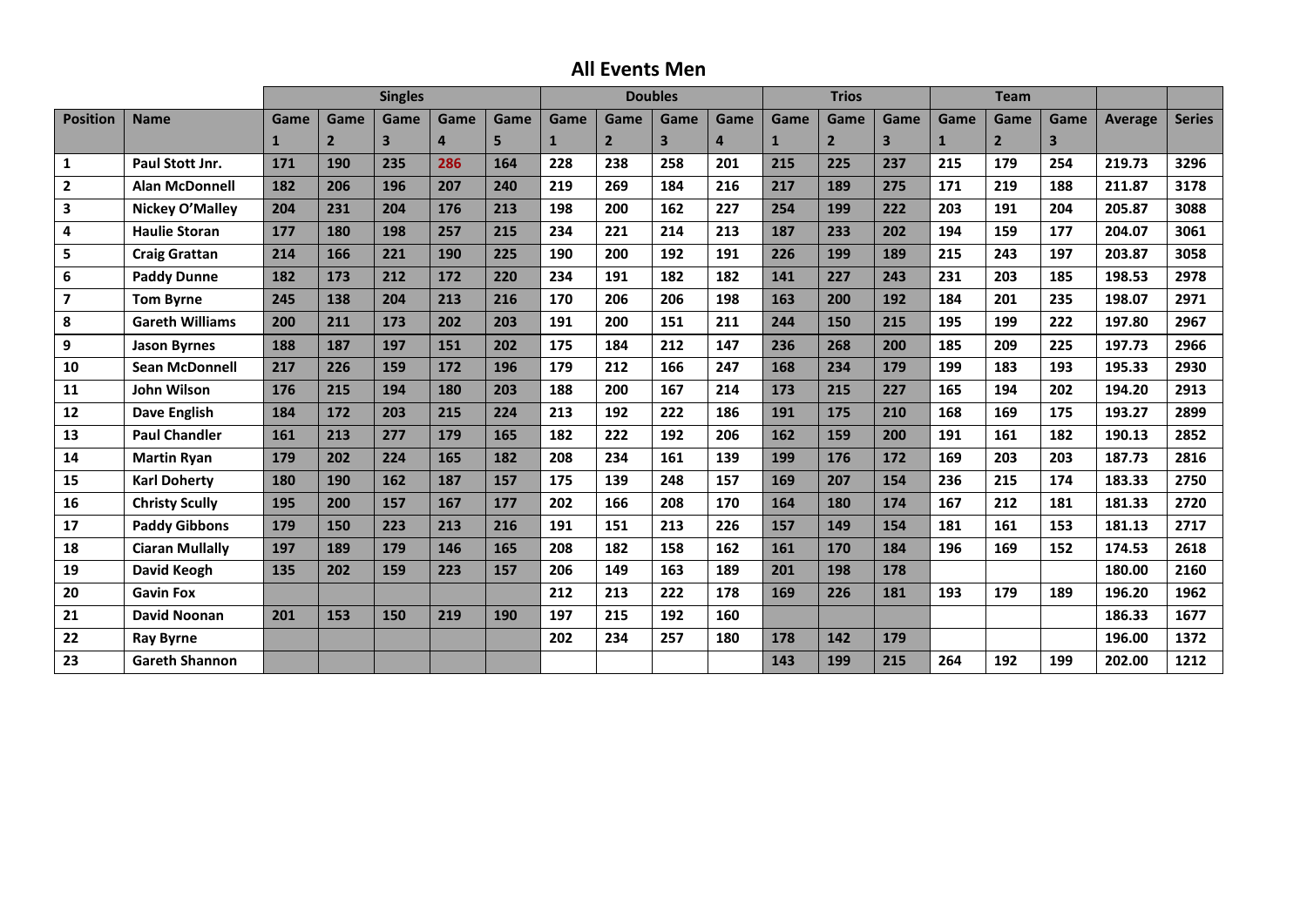|                 |                     |      | <b>Ladies Team</b> |      |         |               |
|-----------------|---------------------|------|--------------------|------|---------|---------------|
|                 |                     | Game | Game               | Game |         |               |
| <b>Position</b> | <b>Player</b>       | 1    | $\overline{2}$     | 3    | Average | <b>Series</b> |
|                 | Carol Catchpole     | 179  | 233                | 158  | 190.00  | 570           |
|                 | Sarah Flannery      | 180  | 158                | 191  | 176.33  | 529           |
| $\mathbf{1}$    | Aoife Hall          | 208  | 180                | 173  | 187.00  | 561           |
|                 | Amanda Larkin       | 214  | 203                | 176  | 197.67  | 593           |
|                 |                     | 781  | 774                | 698  |         | 2253          |
|                 | Dymphna             |      |                    |      |         |               |
|                 | Kestell             | 154  | 147                | 223  | 174.67  | 524           |
|                 | Carole Reynor       | 151  | 242                | 186  | 193.00  | 579           |
| $\overline{2}$  | Emma Dungan         | 191  | 159                | 159  | 169.67  | 509           |
|                 | Kay Lyons           | 184  | 180                | 136  | 166.67  | 500           |
|                 |                     | 680  | 728                | 704  |         | 2112          |
|                 | Ros O'Reilly        | 149  | 167                | 191  | 169.00  | 507           |
|                 | <b>Elaine Lalor</b> | 153  | 171                | 164  | 162.67  | 488           |
| 3               | Pat Holmes          | 131  | 166                | 156  | 151.00  | 453           |
|                 | Yvonne Randell      | 155  | 134                | 143  | 144.00  | 432           |
|                 |                     | 588  | 638                | 654  |         | 1880          |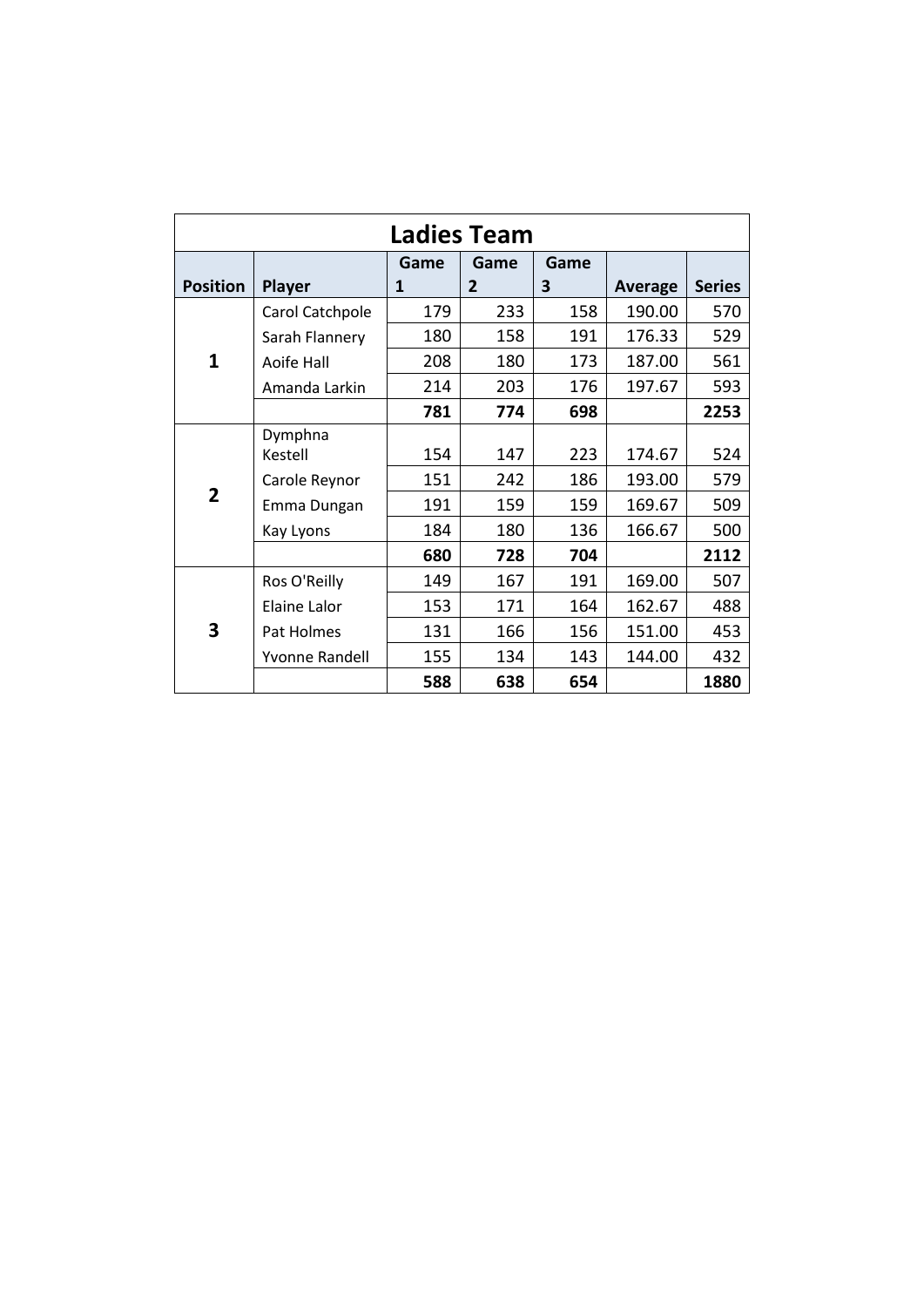|                         |                        |              | <b>Mens Team</b> |      |                |               |
|-------------------------|------------------------|--------------|------------------|------|----------------|---------------|
|                         |                        | Game         | Game             | Game |                |               |
| <b>Position</b>         | Player                 | $\mathbf{1}$ | $\overline{2}$   | 3    | <b>Average</b> | <b>Series</b> |
|                         | Dave English           | 168          | 169              | 175  | 170.67         | 512           |
|                         | Jason Byrnes           | 185          | 209              | 225  | 206.33         | 619           |
|                         | Craig Grattan          | 215          | 243              | 197  | 218.33         | 655           |
| $\mathbf{1}$            | Karl Doherty           | 236          | 215              | 174  | 208.33         | 625           |
|                         | Sean                   |              |                  |      |                |               |
|                         | McDonnell              | 199          | 183              | 193  | 191.67         | 575           |
|                         |                        | 1003         | 1019             | 964  |                | 2986          |
|                         | Paul Stott Jnr.        | 215          | 179              | 254  | 216.00         | 648           |
|                         | <b>Gareth Williams</b> | 195          | 199              | 222  | 205.33         | 616           |
| $\overline{2}$          | <b>Gavin Fox</b>       | 193          | 179              | 189  | 187.00         | 561           |
|                         | John Wilson            | 165          | 194              | 202  | 187.00         | 561           |
|                         | Alan McDonnell         | 171          | 219              | 188  | 192.67         | 578           |
|                         |                        | 939          | 970              | 1055 |                | 2964          |
|                         | <b>Ciaran Mullally</b> | 196          | 169              | 152  | 172.33         | 517           |
|                         | Paddy Dunne            | 231          | 203              | 185  | 206.33         | 619           |
|                         | Martin Ryan            | 169          | 203              | 203  | 191.67         | 575           |
| $\overline{\mathbf{3}}$ | Gareth                 |              |                  |      |                |               |
|                         | Shannon                | 264          | 192              | 199  | 218.33         | 655           |
|                         | <b>Paul Chandler</b>   | 191          | 161              | 182  | 178.00         | 534           |
|                         |                        | 1051         | 928              | 921  |                | 2900          |
|                         | Nickey                 |              |                  |      |                |               |
|                         | O'Malley               | 203          | 191              | 204  | 199.33         | 598           |
|                         | <b>Christy Scully</b>  | 167          | 212              | 181  | 186.67         | 560           |
| 4                       | Paddy Gibbons          | 181          | 161              | 153  | 165.00         | 495           |
|                         | Haulie Storan          | 194          | 159              | 177  | 176.67         | 530           |
|                         | Tom Byrne              | 159          | 201              | 235  | 198.33         | 595           |
|                         |                        | 904          | 924              | 950  |                | 2778          |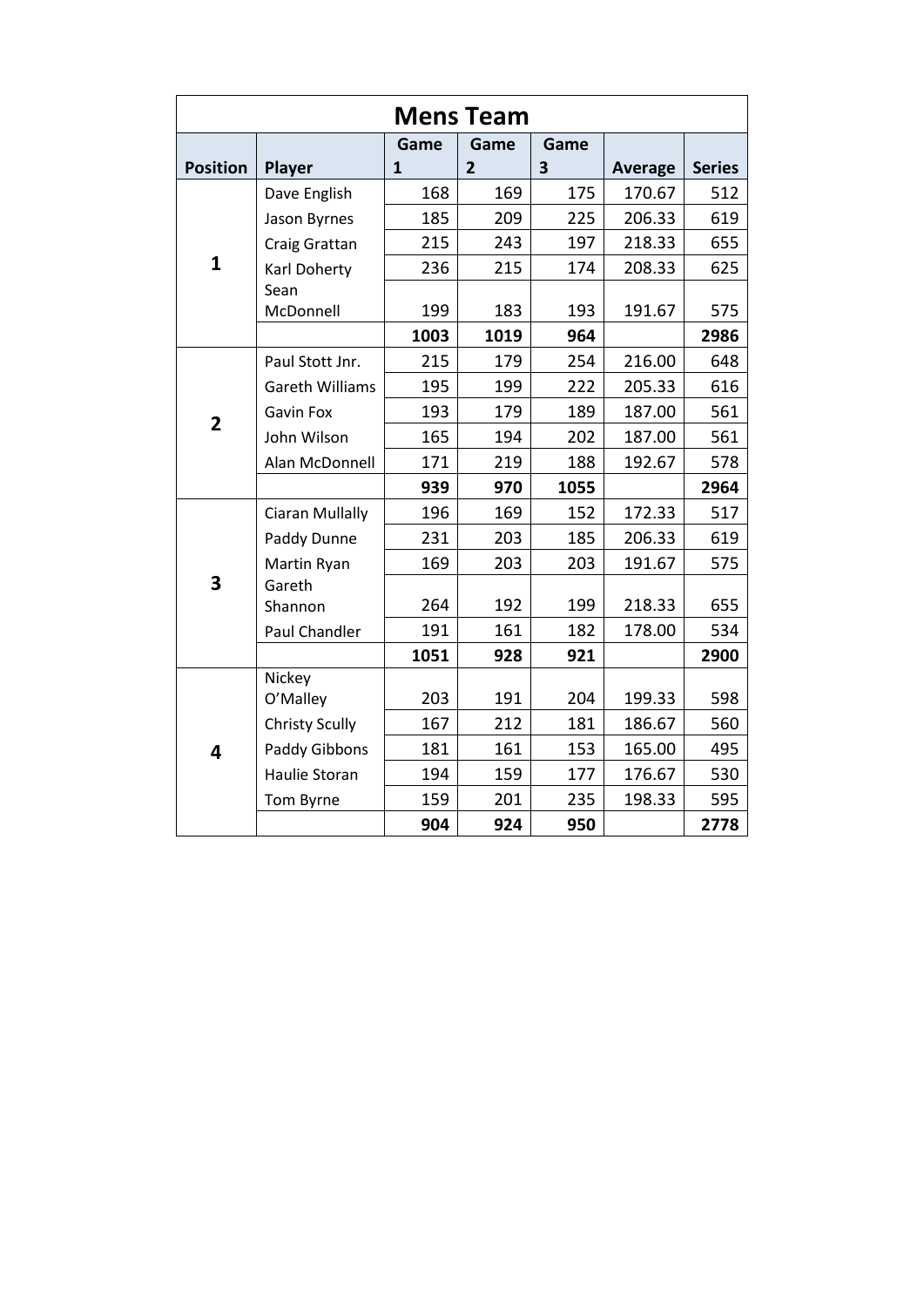|                 |                 |        | <b>Ladies Trios</b> |        |         |               |
|-----------------|-----------------|--------|---------------------|--------|---------|---------------|
| <b>Position</b> | <b>Player</b>   | Game 1 | Game 2              | Game 3 | Average | <b>Series</b> |
|                 | Sarah Flannery  | 222    | 209                 | 264    | 231.67  | 695           |
| 1               | Dymphna Kestell | 172    | 221                 | 222    | 205.00  | 615           |
|                 | Amanda Larkin   | 214    | 192                 | 201    | 202.33  | 607           |
|                 |                 | 608    | 622                 | 687    |         | 1917          |
|                 | Carol Catchpole | 143    | 212                 | 188    | 181.00  | 543           |
| $\overline{2}$  | Carole Reynor   | 156    | 189                 | 198    | 181.00  | 543           |
|                 | Aoife Hall      | 154    | 203                 | 158    | 171.67  | 515           |
|                 |                 | 453    | 604                 | 544    |         | 1601          |
|                 | Ros O'Reilly    | 163    | 181                 | 148    | 164.00  | 492           |
| 3               | Pat Holmes      | 180    | 181                 | 162    | 174.33  | 523           |
|                 | Yvonne Randell  | 191    | 158                 | 164    | 171.00  | 513           |
|                 |                 | 534    | 520                 | 474    |         | 1528          |
|                 | Emma Dungan     | 127    | 171                 | 194    | 164.00  | 492           |
| 4               | Kathleen Lyons  | 178    | 204                 | 155    | 179.00  | 537           |
|                 | Elaine Lalor    | 135    | 186                 | 155    | 158.67  | 476           |
|                 |                 | 440    | 561                 | 504    |         | 1505          |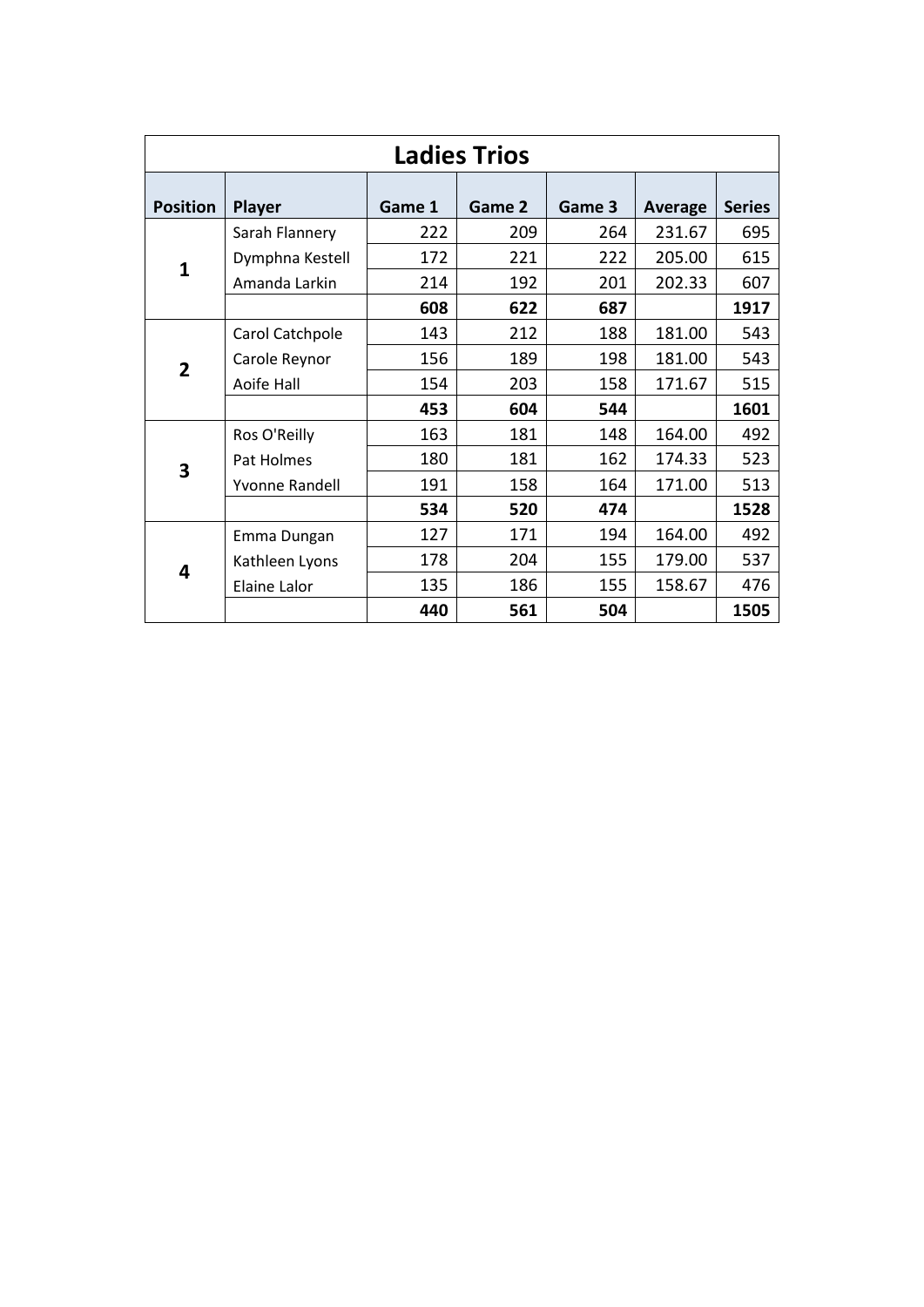|                         |                        |        | <b>Mens Trios</b> |        |         |               |
|-------------------------|------------------------|--------|-------------------|--------|---------|---------------|
| <b>Position</b>         | <b>Player</b>          | Game 1 | Game 2            | Game 3 | Average | <b>Series</b> |
|                         | Paul Stott Jnr.        | 215    | 225               | 237    | 225.67  | 677           |
| 1                       | Gavin Fox              | 169    | 226               | 181    | 192.00  | 576           |
|                         | <b>Gareth Williams</b> | 244    | 150               | 215    | 203.00  | 609           |
|                         |                        | 628    | 601               | 633    |         | 1862          |
|                         | Dave English           | 191    | 175               | 210    | 192.00  | 576           |
| $\overline{2}$          | John Wilson            | 173    | 215               | 227    | 205.00  | 615           |
|                         | Sean McDonnell         | 168    | 234               | 179    | 193.67  | 581           |
|                         |                        | 532    | 624               | 616    |         | 1772          |
|                         | Tom Byrne              | 163    | 200               | 192    | 185.00  | 555           |
|                         | <b>Christy Scully</b>  | 164    | 180               | 174    | 172.67  | 518           |
| 3                       | Nickey O'Malley        | 254    | 199               | 222    | 225.00  | 675           |
|                         |                        | 581    | 579               | 588    |         | 1748          |
|                         | Ciaran Mullally        | 161    | 170               | 184    | 171.67  | 515           |
| $\overline{\mathbf{4}}$ | Martin Ryan            | 199    | 176               | 172    | 182.33  | 547           |
|                         | Alan McDonnell         | 217    | 189               | 275    | 227.00  | 681           |
|                         |                        | 577    | 535               | 631    |         | 1743          |
|                         | Craig Grattan          | 226    | 199               | 189    | 204.67  | 614           |
| 5                       | Karl Doherty           | 201    | 198               | 178    | 192.33  | 577           |
|                         | David Keogh            | 169    | 207               | 154    | 176.67  | 530           |
|                         |                        | 596    | 604               | 521    |         | 1721          |
|                         | Paddy Dunne            | 141    | 227               | 243    | 203.67  | 611           |
| 6                       | Gareth Shannon         | 143    | 199               | 215    | 185.67  | 557           |
|                         | Paul Chandler          | 162    | 159               | 200    | 173.67  | 521           |
|                         |                        | 446    | 585               | 658    |         | 1689          |
|                         | Ray Byrne              | 178    | 142               | 179    | 166.33  | 499           |
| $\overline{\mathbf{z}}$ | Paddy Gibbons          | 157    | 149               | 154    | 153.33  | 460           |
|                         | Haulie Storan          | 187    | 233               | 202    | 207.33  | 622           |
|                         |                        | 522    | 524               | 535    |         | 1581          |
|                         | Jason Byrnes           | 236    | 268               | 200    | 234.67  | 704           |
| 8                       |                        |        |                   |        |         |               |
|                         |                        |        |                   |        |         |               |
|                         |                        | 236    | 268               | 200    |         | 704           |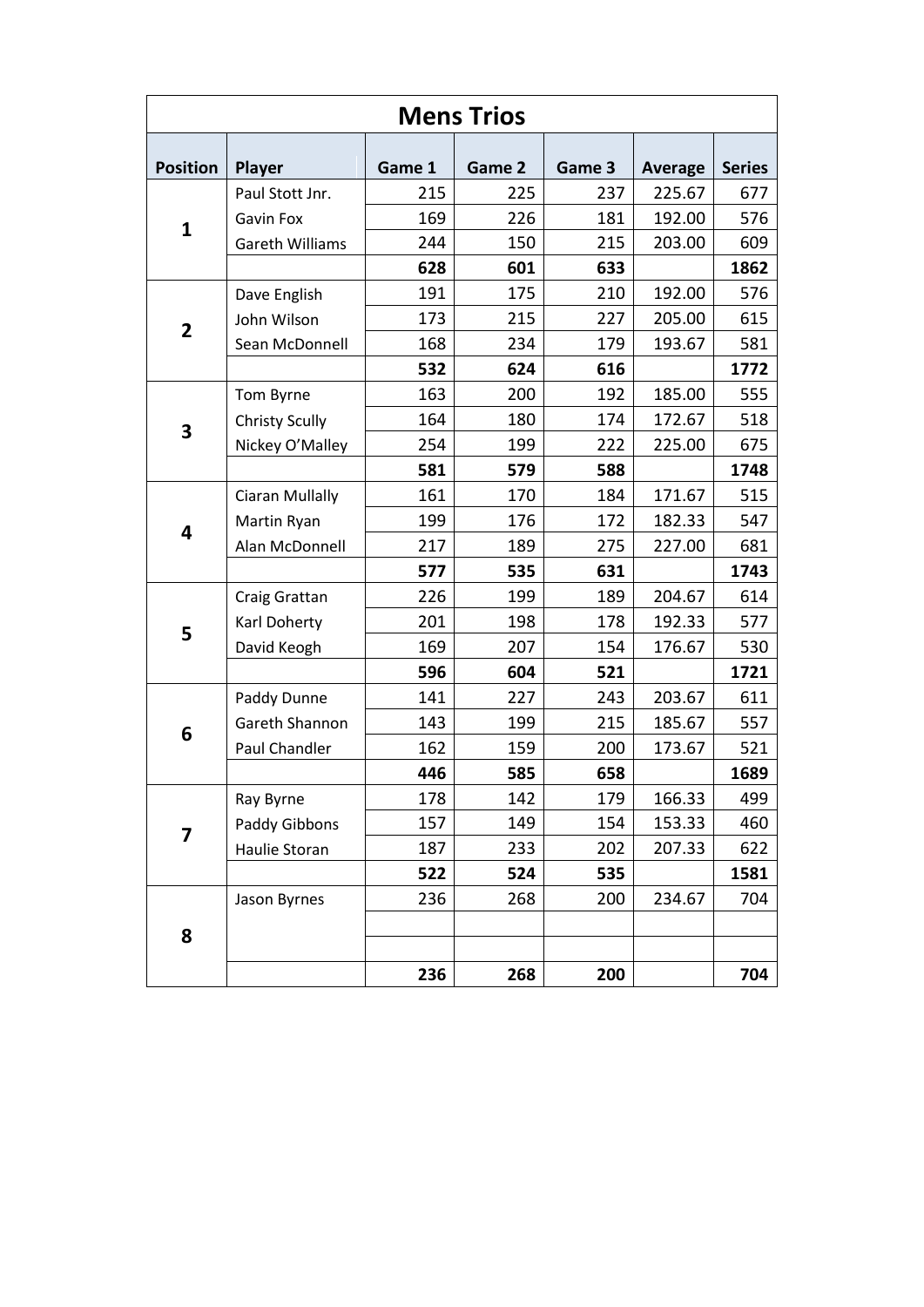|                 |                       |      | <b>Ladies Doubles</b> |      |      |                |               |
|-----------------|-----------------------|------|-----------------------|------|------|----------------|---------------|
|                 |                       | Game | Game                  | Game | Game |                |               |
| <b>Position</b> | Player                | 1    | $\overline{2}$        | 3    | 4    | <b>Average</b> | <b>Series</b> |
|                 | Sarah Flannery        | 168  | 189                   | 187  | 176  | 180            | 720           |
| $\mathbf{1}$    | Amanda Larkin         | 202  | 223                   | 182  | 206  | 203.25         | 813           |
|                 |                       | 370  | 412                   | 369  | 382  | 383.25         | 1533          |
|                 | Carol Catchpole       | 192  | 172                   | 195  | 173  | 183            | 732           |
| $\overline{2}$  | Aoife Hall            | 160  | 199                   | 182  | 193  | 183.5          | 734           |
|                 |                       | 352  | 371                   | 377  | 366  | 366.5          | 1466          |
|                 | Emma Dungan           | 193  | 266                   | 159  | 185  | 200.75         | 803           |
| 3               | Kathleen Lyons        | 151  | 172                   | 158  | 148  | 157.25         | 629           |
|                 |                       | 344  | 438                   | 317  | 333  | 358            | 1432          |
|                 | Dymphna               |      |                       |      |      |                |               |
| 4               | Kestell               | 189  | 137                   | 172  | 169  | 166.75         | 667           |
|                 | Carole Reynor         | 156  | 195                   | 201  | 190  | 185.5          | 742           |
|                 |                       | 345  | 332                   | 373  | 359  | 352.25         | 1409          |
|                 | Ros O'Reilly          | 153  | 168                   | 154  | 176  | 162.75         | 651           |
| 5               | <b>Yvonne Randell</b> | 176  | 160                   | 178  | 167  | 170.25         | 681           |
|                 |                       | 329  | 328                   | 332  | 343  | 333            | 1332          |
|                 | <b>Elaine Lalor</b>   | 154  | 137                   | 174  | 127  | 148            | 592           |
| 6               | Pat Holmes            | 196  | 161                   | 141  | 180  | 169.5          | 678           |
|                 |                       | 350  | 298                   | 315  | 307  | 317.5          | 1270          |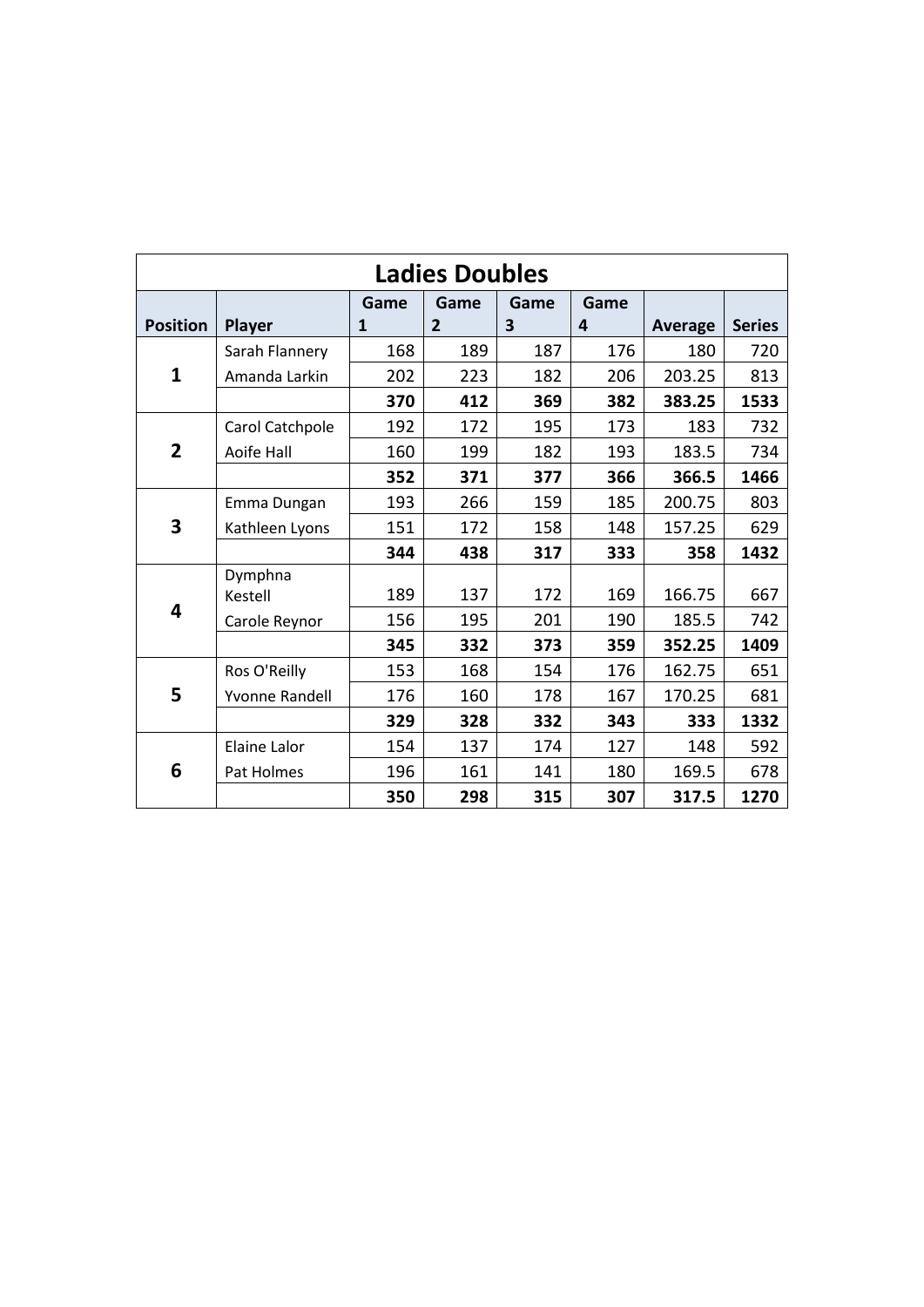|                 |                       |        | <b>Mens Doubles</b> |        |        |                |               |
|-----------------|-----------------------|--------|---------------------|--------|--------|----------------|---------------|
| <b>Position</b> | Player                | Game 1 | Game 2              | Game 3 | Game 4 | <b>Average</b> | <b>Series</b> |
|                 | <b>Gavin Fox</b>      | 212    | 213                 | 222    | 178    | 206.25         | 825           |
| $\mathbf{1}$    | Alan McDonnell        | 219    | 269                 | 184    | 216    | 222.00         | 888           |
|                 |                       | 431    | 482                 | 406    | 394    |                | 1713          |
|                 | Paul Stott Jnr.       | 228    | 238                 | 258    | 201    | 231.25         | 925           |
| $\mathbf{2}$    | Gareth Williams       | 191    | 200                 | 151    | 211    | 188.25         | 753           |
|                 |                       | 419    | 438                 | 409    | 412    |                | 1678          |
|                 | Ray Byrne             | 202    | 234                 | 257    | 180    | 218.25         | 873           |
| 3               | Paddy Gibbons         | 191    | 151                 | 213    | 226    | 195.25         | 781           |
|                 |                       | 393    | 385                 | 470    | 406    |                | 1654          |
|                 | <b>Haulie Storan</b>  | 234    | 221                 | 214    | 213    | 220.50         | 882           |
| 4               | <b>Christy Scully</b> | 202    | 166                 | 208    | 170    | 186.50         | 746           |
|                 |                       | 436    | 387                 | 422    | 383    |                | 1628          |
|                 | Dave English          | 213    | 192                 | 222    | 186    | 203.25         | 813           |
| 5               | Sean McDonnell        | 179    | 212                 | 166    | 247    | 201.00         | 804           |
|                 |                       | 392    | 404                 | 388    | 433    |                | 1617          |
|                 | Paul Chandler         | 182    | 222                 | 192    | 206    | 200.50         | 802           |
| 6               | Paddy Dunne           | 234    | 191                 | 182    | 182    | 197.25         | 789           |
|                 |                       | 416    | 413                 | 374    | 388    |                | 1591          |
|                 | Tom Byrne             | 170    | 206                 | 206    | 198    | 195.00         | 780           |
| 7               | Nickey O'Malley       | 198    | 200                 | 162    | 227    | 196.75         | 787           |
|                 |                       | 368    | 406                 | 368    | 425    |                | 1567          |
|                 | Craig Grattan         | 190    | 200                 | 192    | 191    | 193.25         | 773           |
| 8               | Karl Doherty          | 175    | 139                 | 248    | 157    | 179.75         | 719           |
|                 |                       | 365    | 339                 | 440    | 348    |                | 1492          |
|                 | John Wilson           | 188    | 200                 | 167    | 214    | 192.25         | 769           |
| 9               | Jason Byrnes          | 175    | 184                 | 212    | 147    | 179.50         | 718           |
|                 |                       | 363    | 384                 | 379    | 361    |                | 1487          |
|                 | David Keogh           | 206    | 149                 | 163    | 189    | 176.75         | 707           |
| 10              | David Noonan          | 197    | 215                 | 192    | 160    | 191.00         | 764           |
|                 |                       | 403    | 364                 | 355    | 349    |                | 1471          |
|                 | Ciaran Mullally       | 208    | 182                 | 158    | 162    | 177.50         | 710           |
| 11              | Martin Ryan           | 208    | 234                 | 161    | 139    | 185.50         | 742           |
|                 |                       | 416    | 416                 | 319    | 301    |                | 1452          |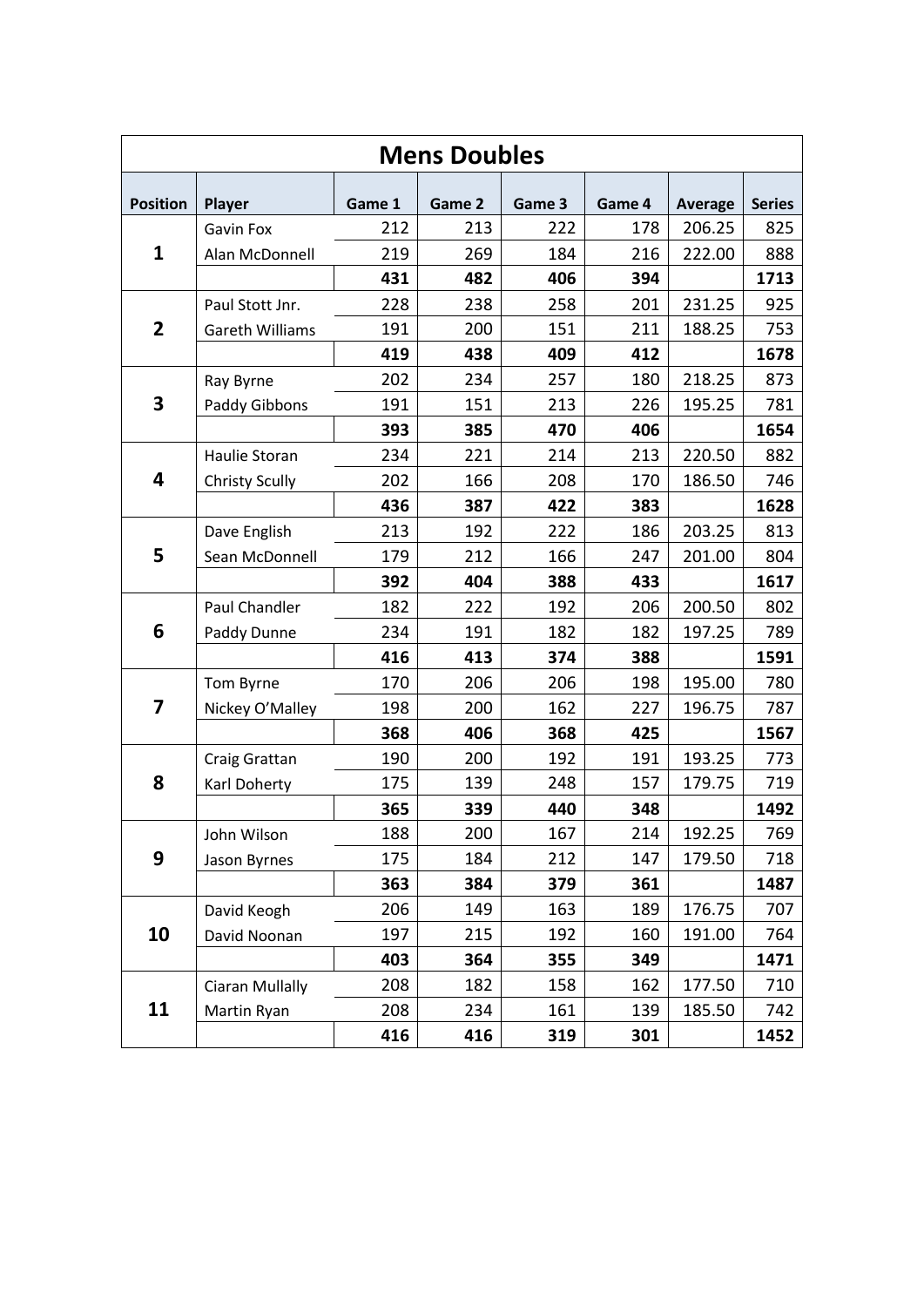|                 |                       |        | <b>Ladies Singles</b> |        |        |        |         |               |
|-----------------|-----------------------|--------|-----------------------|--------|--------|--------|---------|---------------|
| <b>Position</b> | <b>Player</b>         | Game 1 | Game 2                | Game 3 | Game 4 | Game 5 | Average | <b>Series</b> |
| 1               | Amanda Larkin         | 242    | 173                   | 247    | 179    | 189    | 206.00  | 1030          |
| $\overline{2}$  | Sarah Flannery        | 193    | 161                   | 204    | 210    | 198    | 193.20  | 966           |
| 3               | Emma Dungan           | 217    | 182                   | 160    | 227    | 162    | 189.60  | 948           |
| 4               | Pat Holmes            | 192    | 180                   | 192    | 153    | 203    | 184.00  | 920           |
| $5\phantom{1}$  | Carole Reynor         | 176    | 226                   | 149    | 200    | 155    | 181.20  | 906           |
| 6               | Carol Catchpole       | 140    | 214                   | 146    | 181    | 216    | 179.40  | 897           |
| 7               | Aoife Hall            | 180    | 218                   | 172    | 182    | 143    | 179.00  | 895           |
| 8               | Dymphna Kestell       | 230    | 184                   | 144    | 192    | 144    | 178.80  | 894           |
| 9               | <b>Yvonne Randell</b> | 201    | 213                   | 147    | 146    | 143    | 170.00  | 850           |
| 10              | Elaine Lalor          | 155    | 192                   | 188    | 158    | 147    | 168.00  | 840           |
| 11              | Kathleen Lyons        | 156    | 179                   | 156    | 203    | 135    | 165.80  | 829           |
| 12              | Ros O'Reilly          | 160    | 165                   | 136    | 149    | 181    | 158.20  | 791           |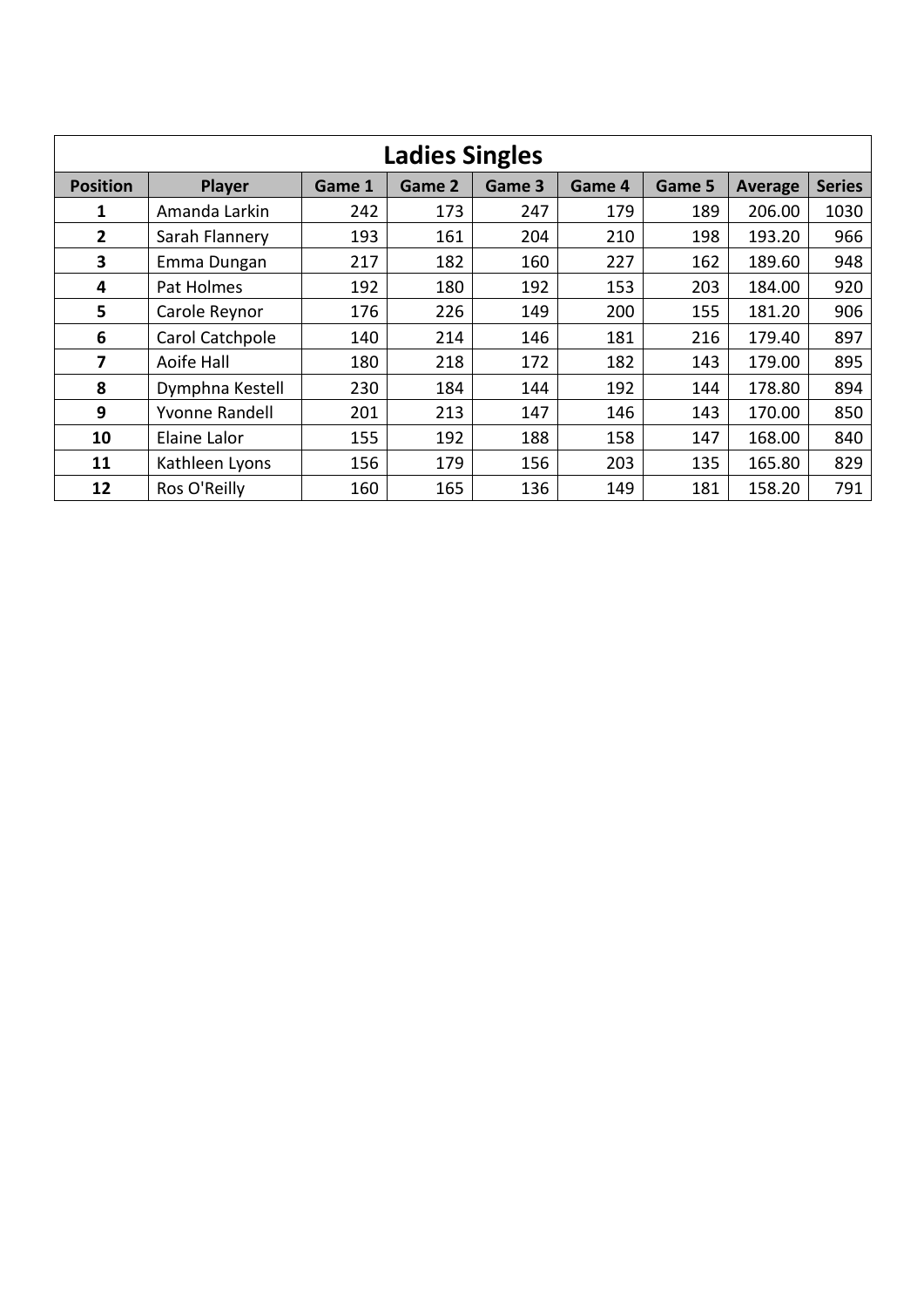|                         |                        |        | <b>Mens Singles</b> |        |        |        |                |               |
|-------------------------|------------------------|--------|---------------------|--------|--------|--------|----------------|---------------|
| <b>Position</b>         | Player                 | Game 1 | Game 2              | Game 3 | Game 4 | Game 5 | <b>Average</b> | <b>Series</b> |
| 1                       | Paul Stott Jnr.        | 171    | 190                 | 235    | 286    | 164    | 209.20         | 1046          |
| $\overline{\mathbf{2}}$ | Alan McDonnell         | 182    | 206                 | 196    | 207    | 240    | 206.20         | 1031          |
| 3                       | Nickey O'Malley        | 204    | 231                 | 204    | 176    | 213    | 205.60         | 1028          |
| 4                       | Haulie Storan          | 177    | 180                 | 198    | 257    | 215    | 205.40         | 1027          |
| 5                       | Craig Grattan          | 214    | 166                 | 221    | 190    | 225    | 203.20         | 1016          |
| 5                       | Tom Byrne              | 245    | 138                 | 204    | 213    | 216    | 203.20         | 1016          |
| $\overline{7}$          | Dave English           | 184    | 172                 | 203    | 215    | 224    | 199.60         | 998           |
| 8                       | Paul Chandler          | 161    | 213                 | 277    | 179    | 165    | 199.00         | 995           |
| 9                       | <b>Gareth Williams</b> | 200    | 211                 | 173    | 202    | 203    | 197.80         | 989           |
| 10                      | Paddy Gibbons          | 179    | 150                 | 223    | 213    | 216    | 196.20         | 981           |
| 11                      | Sean McDonnell         | 217    | 226                 | 159    | 172    | 196    | 194.00         | 970           |
| 12                      | John Wilson            | 176    | 215                 | 194    | 180    | 203    | 193.60         | 968           |
| 13                      | Paddy Dunne            | 182    | 173                 | 212    | 172    | 220    | 191.80         | 959           |
| 14                      | Martin Ryan            | 179    | 202                 | 224    | 165    | 182    | 190.40         | 952           |
| 15                      | Jason Byrnes           | 188    | 187                 | 197    | 151    | 202    | 185.00         | 925           |
| 16                      | David Noonan           | 201    | 153                 | 150    | 219    | 190    | 182.60         | 913           |
| 17                      | <b>Christy Scully</b>  | 195    | 200                 | 157    | 167    | 177    | 179.20         | 896           |
| 18                      | Ciaran Mullally        | 197    | 189                 | 179    | 146    | 165    | 175.20         | 876           |
| 18                      | David Keogh            | 135    | 202                 | 159    | 223    | 157    | 175.20         | 876           |
| 18                      | Karl Doherty           | 180    | 190                 | 162    | 187    | 157    | 175.20         | 876           |